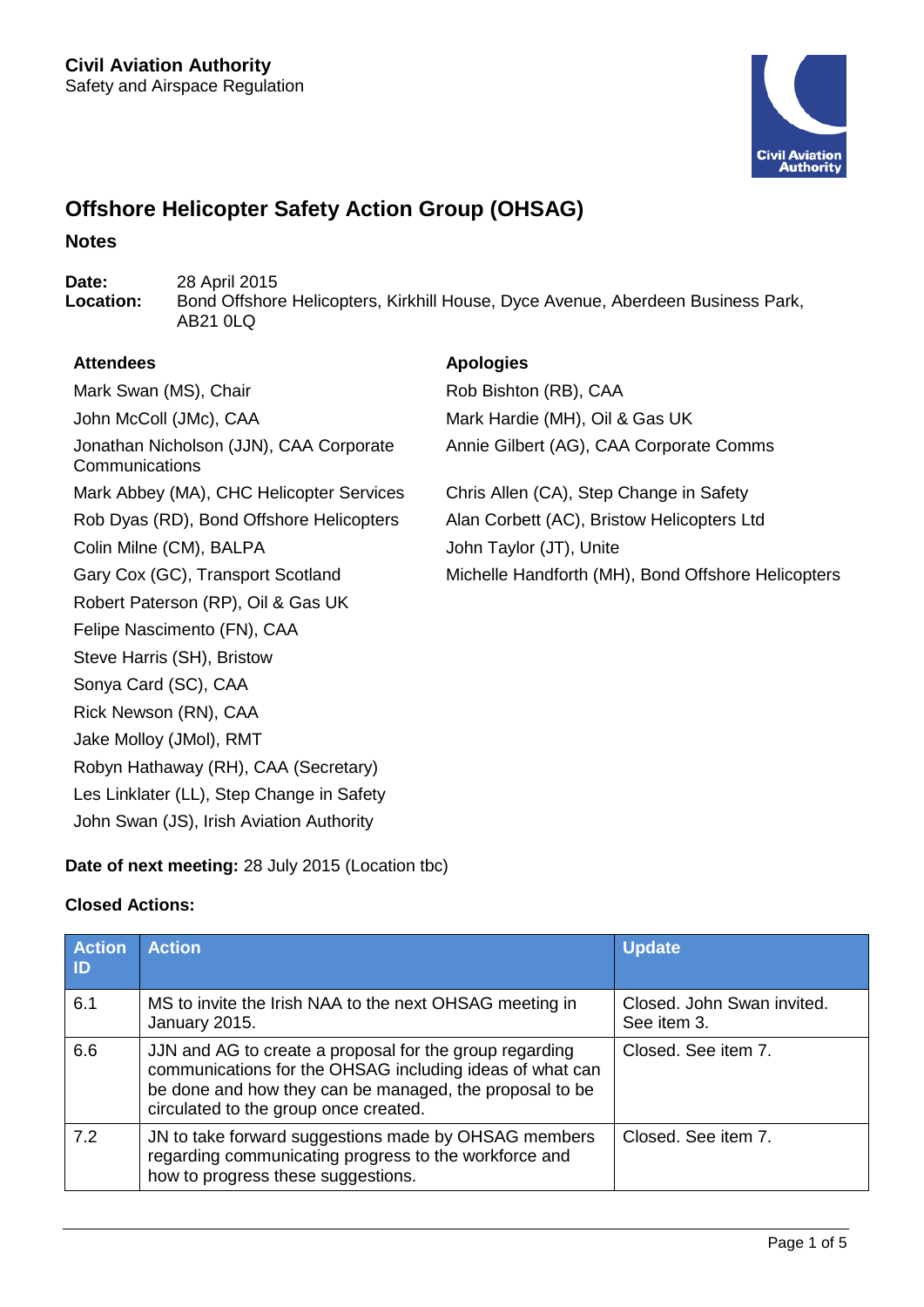| <b>Action</b><br>$\blacksquare$ | <b>Action</b>                                                                                                                                                                | <b>Update</b>                                                               |
|---------------------------------|------------------------------------------------------------------------------------------------------------------------------------------------------------------------------|-----------------------------------------------------------------------------|
| 7.3                             | RH to add OHSAG review feedback report to the April<br>OHSAG agenda.                                                                                                         | Closed. See item 2.                                                         |
| 7.4                             | FN to arrange for the paper addressing A13 to be forwarded<br>to the group as a more formal consultation request with<br>clear instructions on how to respond with comments. | Closed. Consultation will be<br>published on CAA website on<br>11 May 2015. |
| 7.5                             | JMc to liaise with the CAA MET specialists and MET office<br>to arrange for the data used to be reviewed and feedback to<br>the group.                                       | Closed. JMc spoken to MET<br>office who have confirmed<br>accuracy of data. |
| 7.6                             | JMc to identify and inform CA of CAA attendance at the<br>Step Change event on 5 March.                                                                                      | Closed. RN attended event.                                                  |
| 7.7                             | JMc to seek clarification on which body is responsible for<br>driving forward the work on pilot EBS and confirm with CM.                                                     | Closed. JMc updated group -<br>Survitec currently leading.                  |

## **Ongoing Actions**

| <b>Action Action</b><br><b>ID</b> |                                                                                                                                            | <b>Name</b>        |
|-----------------------------------|--------------------------------------------------------------------------------------------------------------------------------------------|--------------------|
| $-7.1$                            | RN to liaise with EASA regarding a meeting between North Sea NAAs<br>and engage with them through the EASA Collaborative Working<br>Group. | <b>Rick Newson</b> |

## **New Actions**

| <b>Action</b><br>ID | <b>Action</b>                                                                                                                                                                | <b>Name</b>              |
|---------------------|------------------------------------------------------------------------------------------------------------------------------------------------------------------------------|--------------------------|
| 8.1                 | JMc to speak to Dave Howson to become the CAA focal point for pilot<br>EBS.                                                                                                  | John McColl              |
| 8.2                 | JJN to draft a press release regarding the consultation on proposals<br>for the certification of helidecks. RH to email group once the<br>consultation has been published.   | Jonathan Nicholson       |
| 8.3                 | FN to check with Kevin Payne regarding whether there is anything<br>within the ICAO Aerodrome Annex regarding NUIs.                                                          | <b>Felipe Nascimento</b> |
| 8.4                 | JJN to share the draft press release with the group and press teams<br>for comment before publication.                                                                       | Jonathan Nicholson       |
| 8.5                 | FN to convene a sub group of the OHSAG to implement the<br>recommendations from the Cranfield report.                                                                        | <b>Felipe Nascimento</b> |
| 8.6                 | RH to forward a copy of the NUI firefighting report, CAA proposals,<br>bow tie models and presentation to members of the group as soon as<br>possible following the meeting. | Robyn Hathaway           |
| 8.7                 | All to review the communications proposals and provide feedback<br>directly to JJN.                                                                                          | All                      |

## **Notes from the meeting**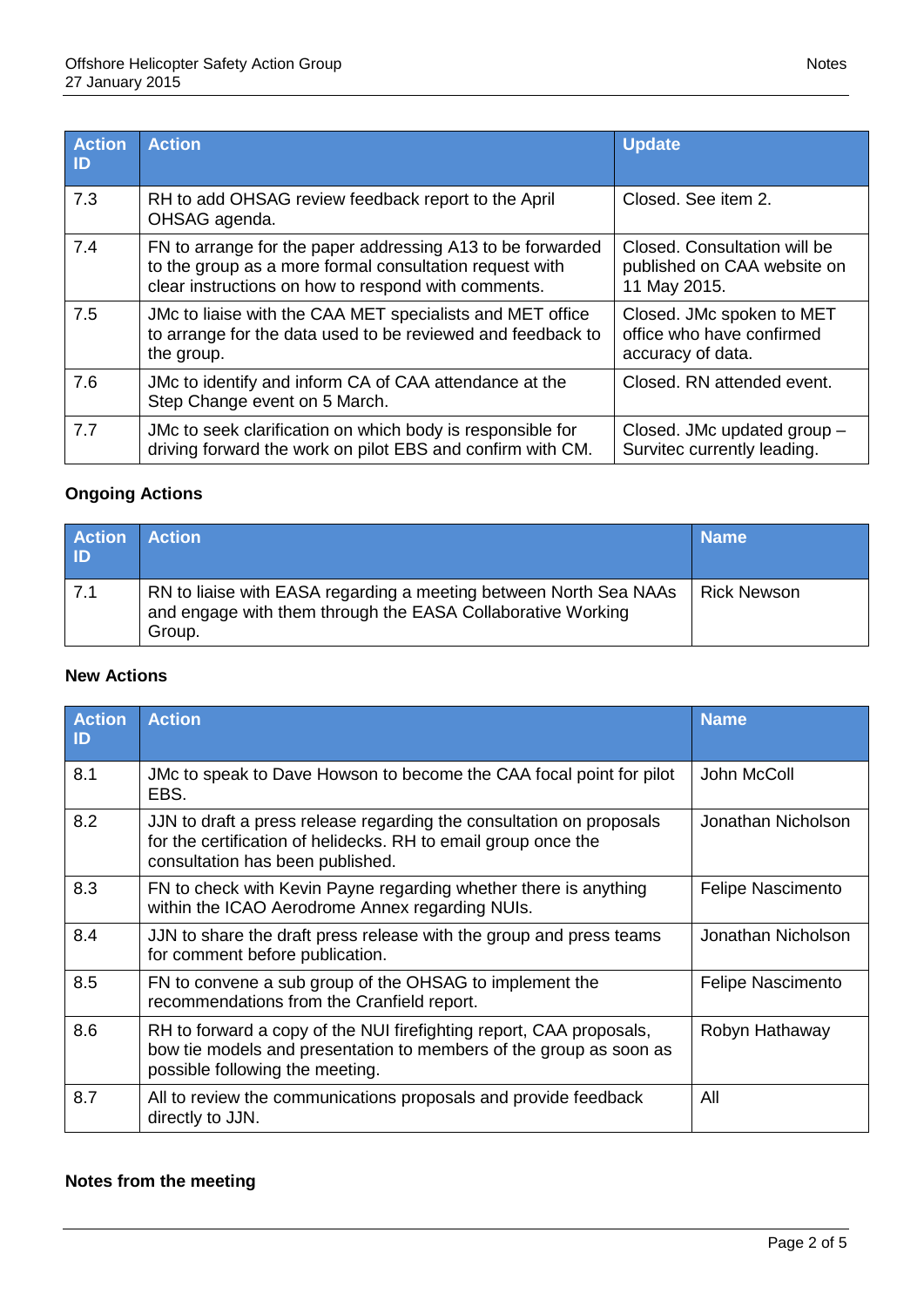MS welcome the group and introductions were made.

#### 1. **Review Actions from previous meeting**

Actions 6.1, 6.2, 7.2, 7.3, 7.4, 7.5, 7.6 and 7.7 from the previous meeting were closed.

Action 7.1 remains open. RN will update at the next meeting.

Action 7.7 was closed; however the operators requested a focal point from the CAA for pilot EBS. Dave Howson was nominated.

#### **Action: JMc to speak to Dave Howson to become the CAA focal point for pilot EBS.**

#### 2. **OHSAG Feedback Report**

MS introduced the OHSAG Feedback Report which had been produced by Socia, and thanked all of those who agreed to be interviewed.

RP provided feedback that the report did not mentioned Step Change, only Oil & Gas UK. RP mentioned that there was a distinct difference between the two organisations which was not made clear within the report.

A discussion took place regarding the future of the OHSAG and its continuation following the completion of the actions from CAP 1145. All agreed that it was essential that the group continue following completion of the actions, however the focus and purpose of the group would need to be reviewed, and that the group should continue for as long as it was adding value.

### 3. **Update on Irish NAA Progress against CAP 1145**

JS thanked the group for the opportunity to provide an update on behalf of the Irish NAA, and provided a brief history of offshore operations within Ireland and an update on progress against CAP 1145 as it applies to Ireland, including publication of an aeronautical notice, implementation of EBS, sea state 6 restrictions and a number of other actions. JS welcomed the opportunity to work in parallel with the UK CAA.

#### 4. **Review CAA Progress against Actions**

FN confirmed that the paper regarding proposals for the certification of helidecks would be published as a formal consultation on the CAA website on 11 May 2015. The group asked how the consultation would be notified. JJN agreed that a Press Release would be drafted and RH confirmed that she would email the group upon publication.

#### **Action: JJN to draft a press release regarding the consultation on proposals for the certification of helidecks. RH to email group once the consultation has been published.**

FN gave a presentation on the CAA's proposals for addressing the recommendations contained in the 'NUI Firefighting Protection' report produced by Cranfield University in order to address Recommendation R8 from CAP 1145. The proposals introduced a proportionate, collaborative and risk based solution to the recommendation.

Discussion took place regarding the recommendations from the report and the CAA's proposals. It was confirmed that the proposals were aimed at existing NUI helidecks. MA raised the point that the proposals assumed that the level of risk was linked to the frequency of visits to the helideck, which was not necessarily always the case. MS agreed that any further work on the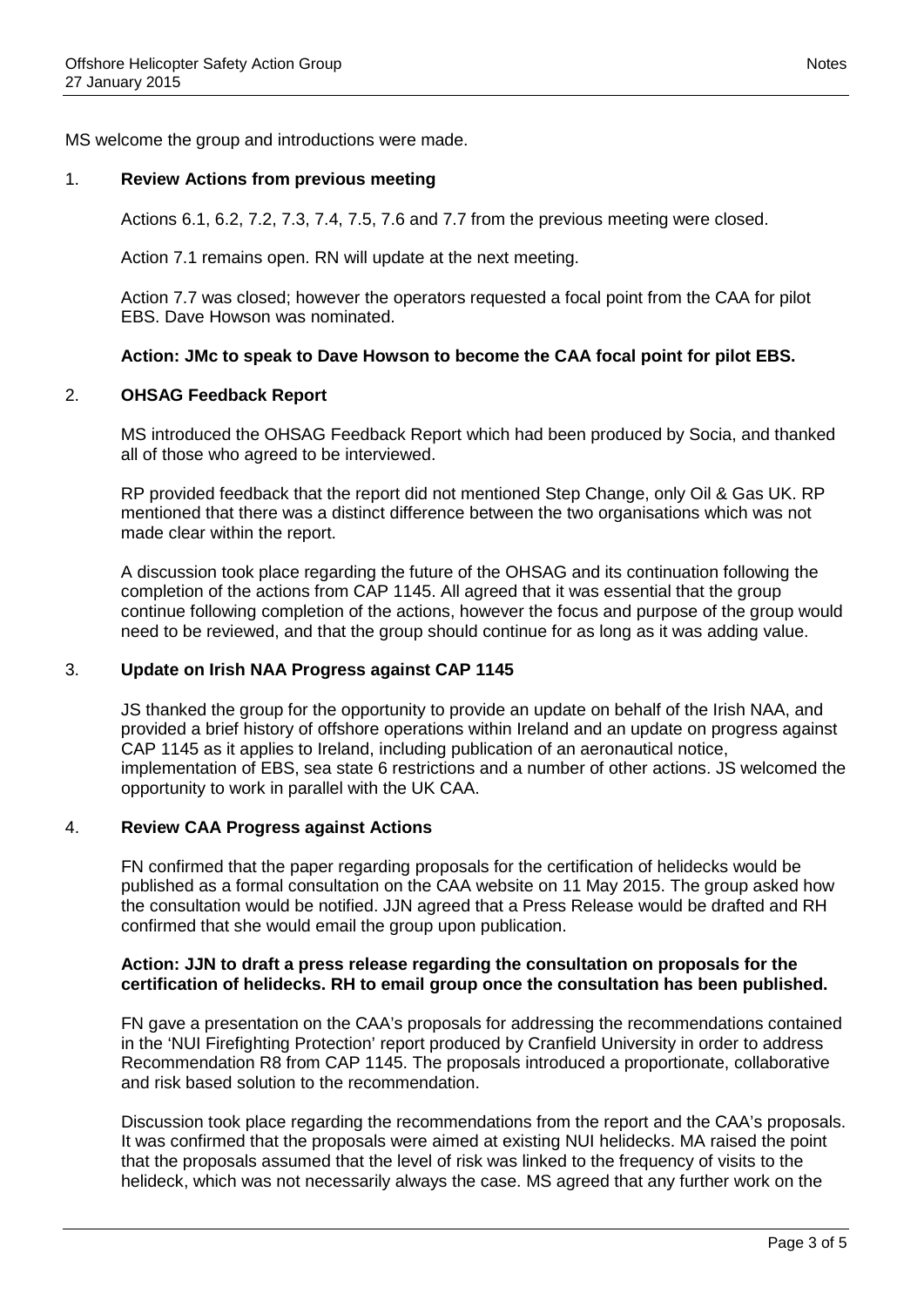recommendations would need to take this into account and that CAA were keen to implement an approach which was pragmatic.

RP mentioned that he welcomed the involvement of the Health and Safety Executive (HSE) with this work.

JS asked if there was any mention of NUIs within the ICAO Aerodrome Annex that should be taken into consideration. MS agreed that this would need to be checked.

The group agreed the proposals and that a sub-group of the OHSAG should be convened to implement the recommendations within the Cranfield Report.

JJN mentioned that he was drafting a press release and would share this with the group and the appropriate press teams for comment before publication.

#### **Action: FN to check with Kevin Payne regarding whether there is anything within the ICAO Aerodrome Annex regarding NUIs.**

**Action: JJN to share the draft press release with the group and press teams for comment before publication.**

Post meeting note: A press release announcing the agreement of the proposals was published on the [CAA website](http://www.caa.co.uk/application.aspx?catid=14&pagetype=65&appid=7&mode=detail&nid=2450) on 29 April 2015. Action closed.

#### **Action: FN to convene a sub group of the OHSAG to implement the recommendations from the Cranfield report. RH to forward a copy of the report, CAA proposals, bow tie models and presentation to members of the group as soon as possible following the meeting.**

SC presented an update on the work undertaken with the operators regarding bow tie models and the development of Safety Performance Indicators (SPIs). The group welcomed the presentation and a discussion took place regarding the reporting of events and Just Culture within the industry.

### 5. **Review Helicopter Operators' progress against recommendations**

MA mentioned that the trials undertaken with the pilot EBS jacket had so far been unsuccessful and there was a minor delay in progress. The main issues regarding the jacket had been around its use within different environments, and were not related to the functionality. RD echoed these comments.

SH mentioned the work on passenger size, and that 50,000 workers had been measured within the timescales, and that all workers had now been captured on the Vantage system.

The group passed their thanks to LL and RP and all who had worked so hard to enable this milestone to take place within the timescales.

### 6. **Review Oil & Gas industry progress against recommendations**

RP updated the group on the Joint Industry Helicopter Operator Auditing Project:

- 5 operators had signed up to the joint auditing project, and 12 others were inputting into the project.
- An audit template had been published on the website and was being used. A review would take place to assess how effective the template was.